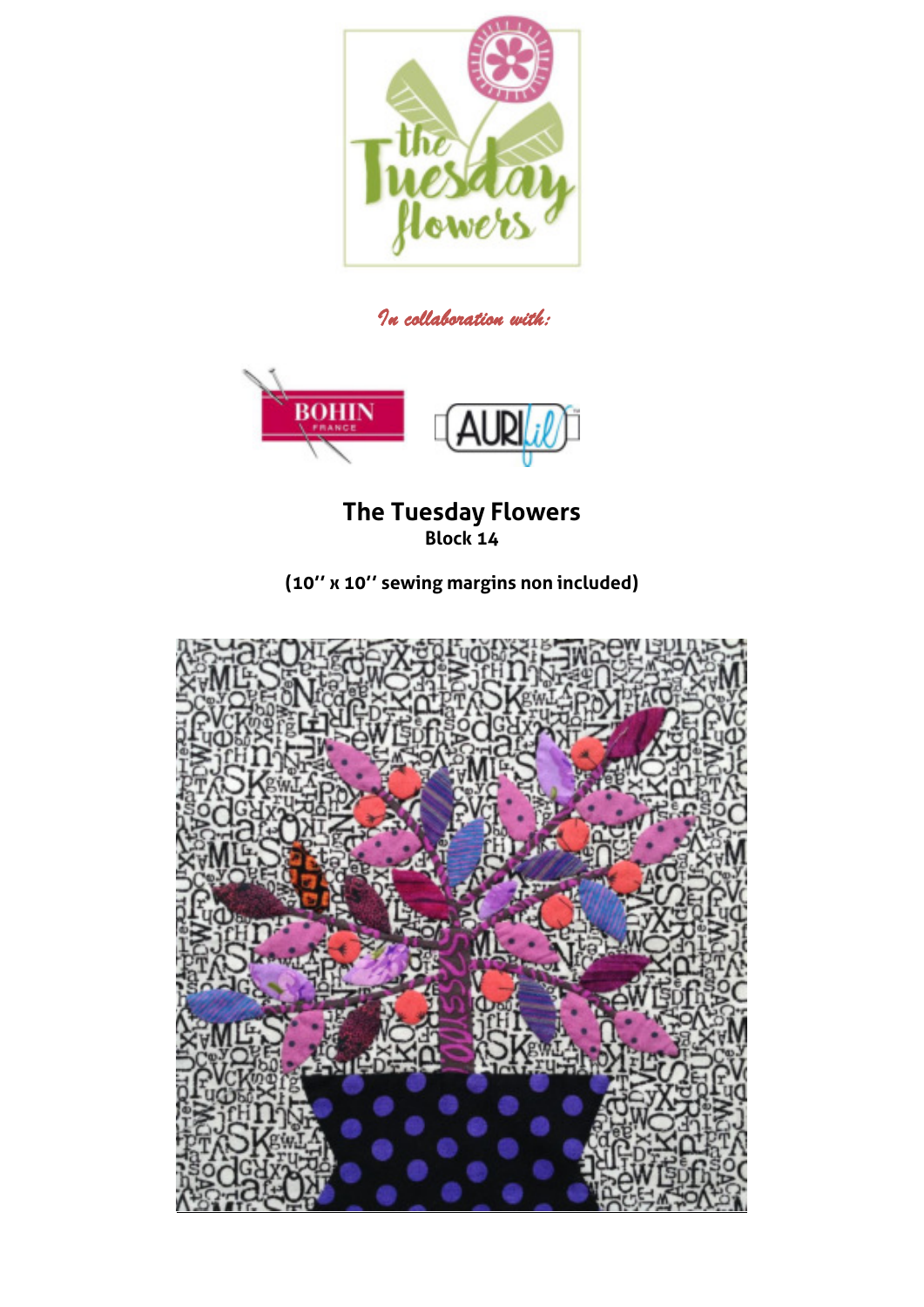## **General points:**

The given measures for the cutting of the background block include the  $\frac{1}{4}$ " sewing margins, rounded up to ½'' for both. Use your favorite method for the appliqués. *The measures on the plan are without the stitches.* 

## **AURIFIL cotton threads which match with the fabrics BOHIN erasable blue felt tip ref: 91794 BOHIN temporary glue pen ref: 65504 Freezer paper Thin cardboard**

**Cutting:** 

**With a fabric for the background: 1 square A of 10 ½'' side With 1 fabric for the stems B and the trunk C: 6 bias of 1/2 '' x 4 ½ '' (measures of the bias non folded) and a piece C With an assortment of fabrics for the leaves: 17 leaves D, 9 leaves E, 2 leaves F With a fabric for the berries: 9 circles G With a fabric for the pot: 1 piece H** 

## **Realisation:**

Pattern 1: Fold the square A on its medians. On the front, by transparence and with the BOHIN erasable pen, report the pattern to applique in the center.



Sch<sub>1</sub>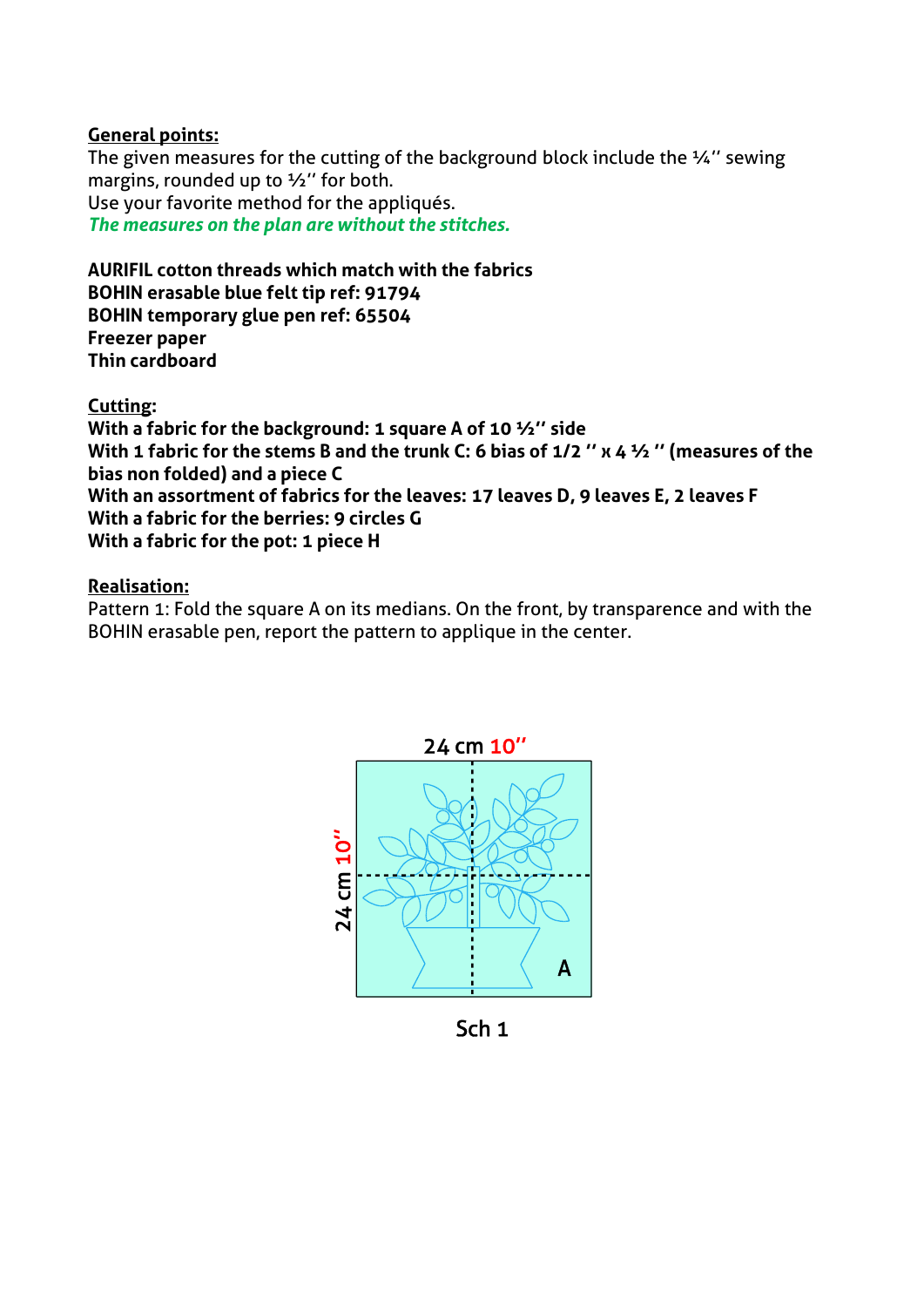Pattern 2: Applique the stems B in place according to your favorite method. Add the trunk C.





Pattern 3: Applique the leaves D, E, F and the berries G in place. Finish with the pot H, its base's margin will be included in the next stitches.